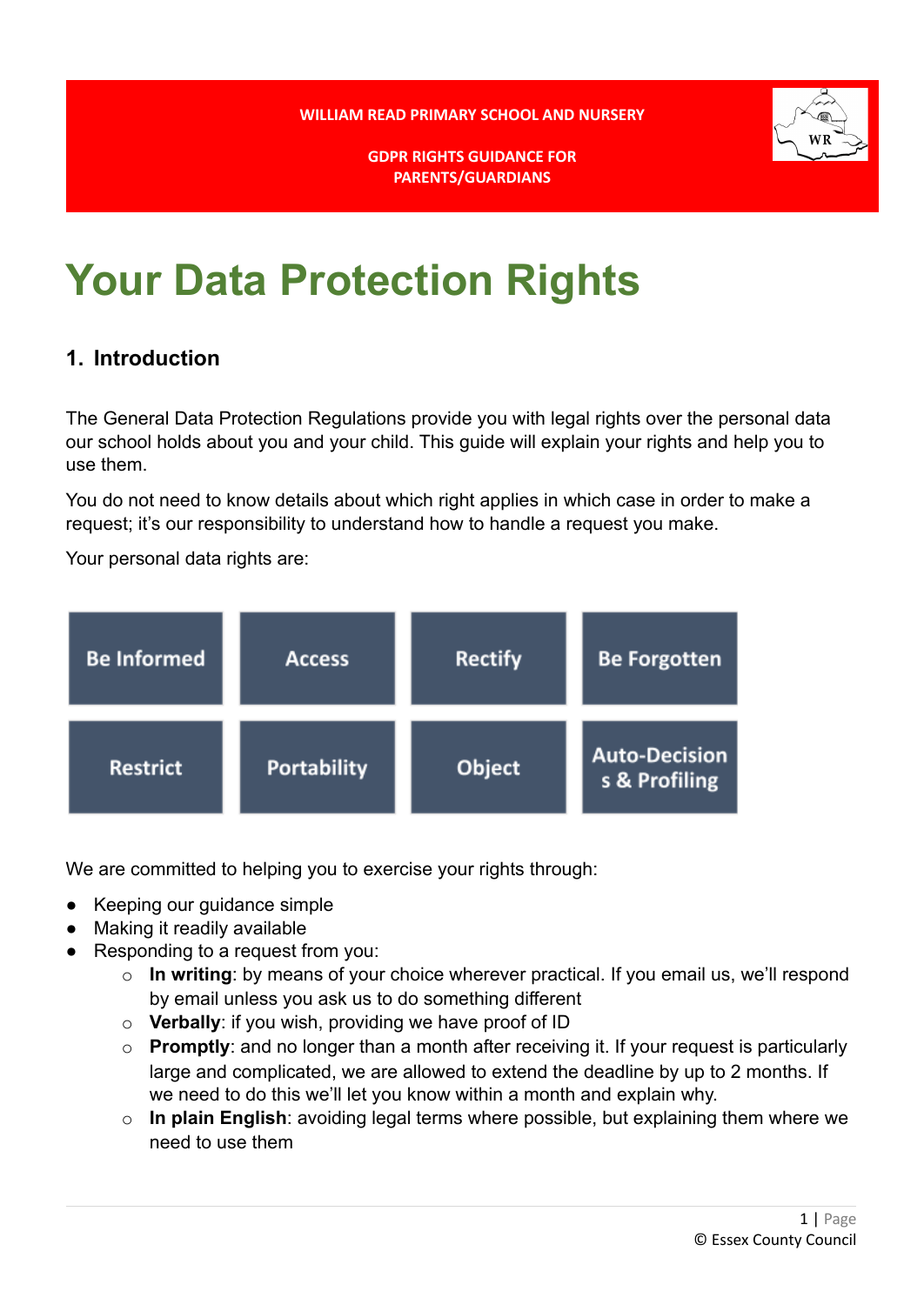#### **How will you know that a request about me has come from me?**

We won't change, delete or share any of your information without being satisfied that it is you who has asked for this (unless the law allows us to). Where we have doubts about a requestor's identity, we will ask for proof of ID and won't go ahead unless we've received this and are satisfied that you are identified.

#### **Are you allowed to charge me for a request, or refuse it?**

You should not have to pay us when you're exercising your rights; however, the law does allow us to charge you a reasonable fee if your request is unreasonable or is a repeat of something we've already done for you. In these cases we may be allowed to refuse your request rather than charge. If we plan to charge or to refuse your request, we will let you know and explain why we believe the law lets us do this.

There are other reasons in the law which may mean we cannot do what you ask us to do with your personal data. We have explained these under each of your 'Rights' in this guide.

#### **What if I'm not happy with your response to my request?**

We'll always do our best to do what you ask with the personal data we hold about you or your child, however, the law places a responsibility on the school to balance your rights against the rights of other people who may be affected and against the legal powers of other organisations. It may not always be the case that your rights are strongest in every situation. We'll always explain our reasons and will gladly take another look at our decision if you want to challenge it.

If you still feel that we haven't done what we should then you have the right to complain to the [Information Commissioner](https://ico.org.uk/) (ICO). Please see the ICO's contact details at the end of this guide.

#### **Limiting your Rights**

The law allows for the UK Government to make certain decisions which could result in Data Protection rights being reduced to some extent. However, the law requires that any restrictions of this kind must still be in line with your basic human rights and must be what is expected of rules applying to a democratic country.

The Government may decide to limit the rights for reasons such as national security, preventing crime, investigating certain professional conduct cases etc. We have to take these decisions into account when considering requests from you to exercise your rights.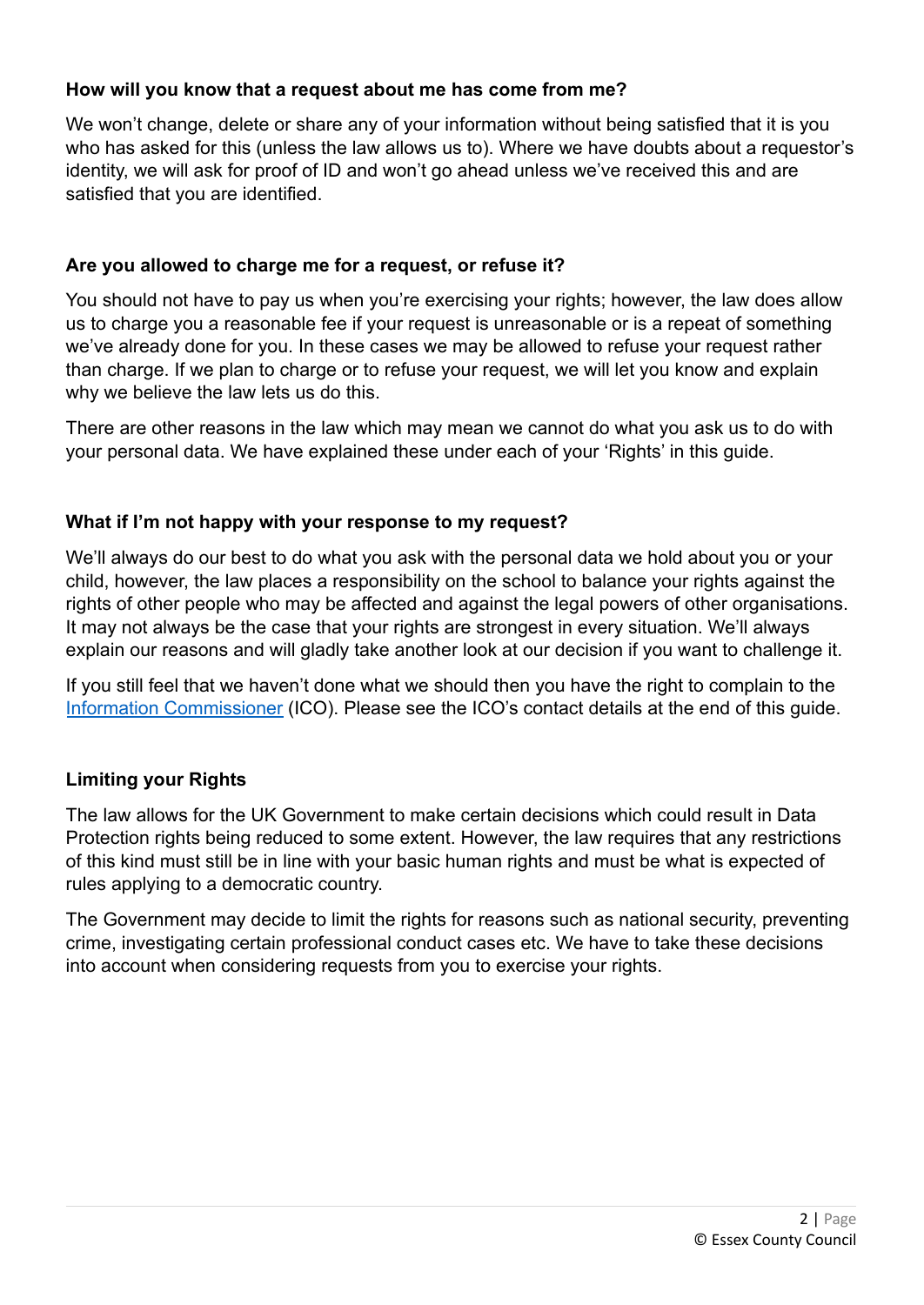# **1. Your Right to be Informed**

It is important that you know what happens to your personal data whilst we hold it. The law requires us to be honest and open with you about these details and we do this through publishing a number of Privacy Notices on our website; one covering each of the main uses we make of your data.

These Notices are available for you to read and understand so that you know what to expect us to do with your data; either before you share it with us, or where it is given to the school from another organisation that holds it.

We have taken care to explain the details on the Notices in simple language but we would be grateful for any feedback on this to help us with our commitment to review and improve the guidance we give you.

Here are the main things we need to tell you about what we do with your personal data:

- Who we are: School name, the name of our Data Protection Officer and their contact details.
- A description of the type of data we collect about you/ your child
- The reasons why we need this data
- An explanation of how the law allows us to hold and use your data
- Who we might share the data with (either because they provide a service on our behalf or they need it for their own purposes and the law allows this)
- Whether your data may be sent to or stored in a country that is outside the [European](https://www.gov.uk/eu-eea) [Economic Area](https://www.gov.uk/eu-eea) (EEA)
- When will we no longer need your data and how soon after this we'll delete it
- Which of your rights you are able to use, including the right to withdraw your consent (if this is what allows us to hold your data)
- How to complain to the Information Commissioner's Office (ICO)
- Where we got your data from (if you didn't give it to us yourself)
- Whether we use your data to make automated-decisions or to do profiling

We will make sure the right Privacy Notice is available to you:

- At the time you share your data with us
- When it has been shared with us by another organisation:
	- o No later than a month
	- $\circ$  The first time we contact you, or sooner
	- $\circ$  Before or when we share it with someone else

See our [Website](http://www.williamread.essex.sch.uk) for a list of published Privacy Notices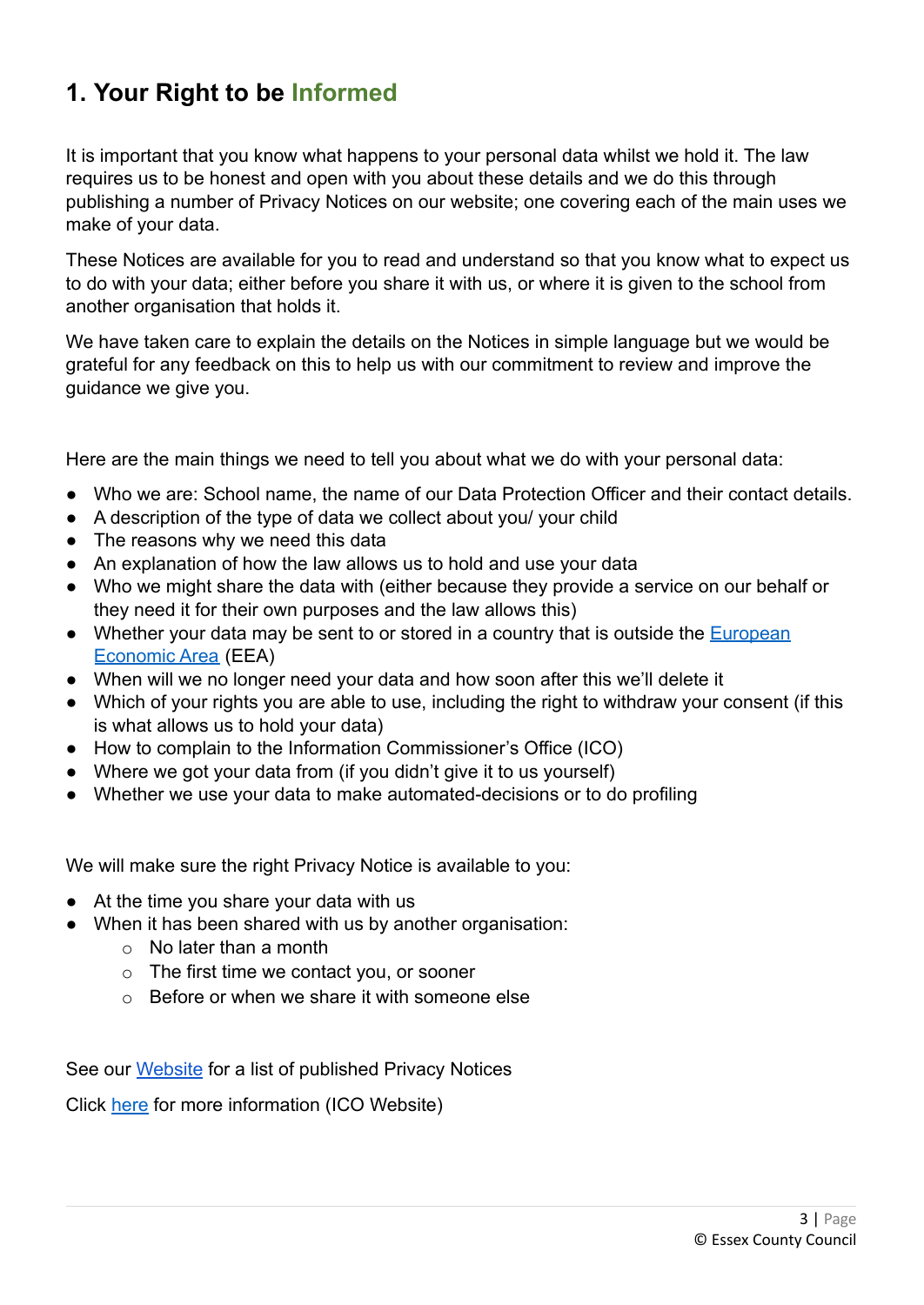### **2. Your Right to Access your Information**

The personal data we hold about you and your child is still yours. You have the right to ask us for access to the data to satisfy you that our use of your data is lawful. Unless the law prevents us from doing so, we must give you:

- Confirmation that we hold your data
- An explanation of what that data is
- Access to your information
- Confirmation of which Privacy Notice(s) explain why we have your data and what we do with it

When dealing with your request we will:

- Let you know what additional information we may need to identify you
- If a request has been made by someone on your behalf, ensure that they have your permission
- Confirm how you would like to receive your information
- Help you to make your wishes clearer if your request is not clear about the information you want.
- The information you receive is information you are entitled to under the law having considered your rights against the rights of others whose information may be included within documents relating to you, and any other legal reason which may prevent us from sharing data.
- Let you know within a month at the latest about any expected delay, for example if your request is complex, about any fee that the law allows us to charge, or explain any reason we may have to refuse your request.

Click [here](https://ico.org.uk/for-organisations/guide-to-the-general-data-protection-regulation-gdpr/individual-rights/right-of-access/) for more information (ICO Website)

Please note: There is an additional "right of access" to your Child's 'Pupil Record' – as defined in the Education (Pupil Information) (England) Regulations 2005. The timescale for responding to such requests is fifteen days from receipt of the request (excluding the summer holiday). This right is not affected by GDPR.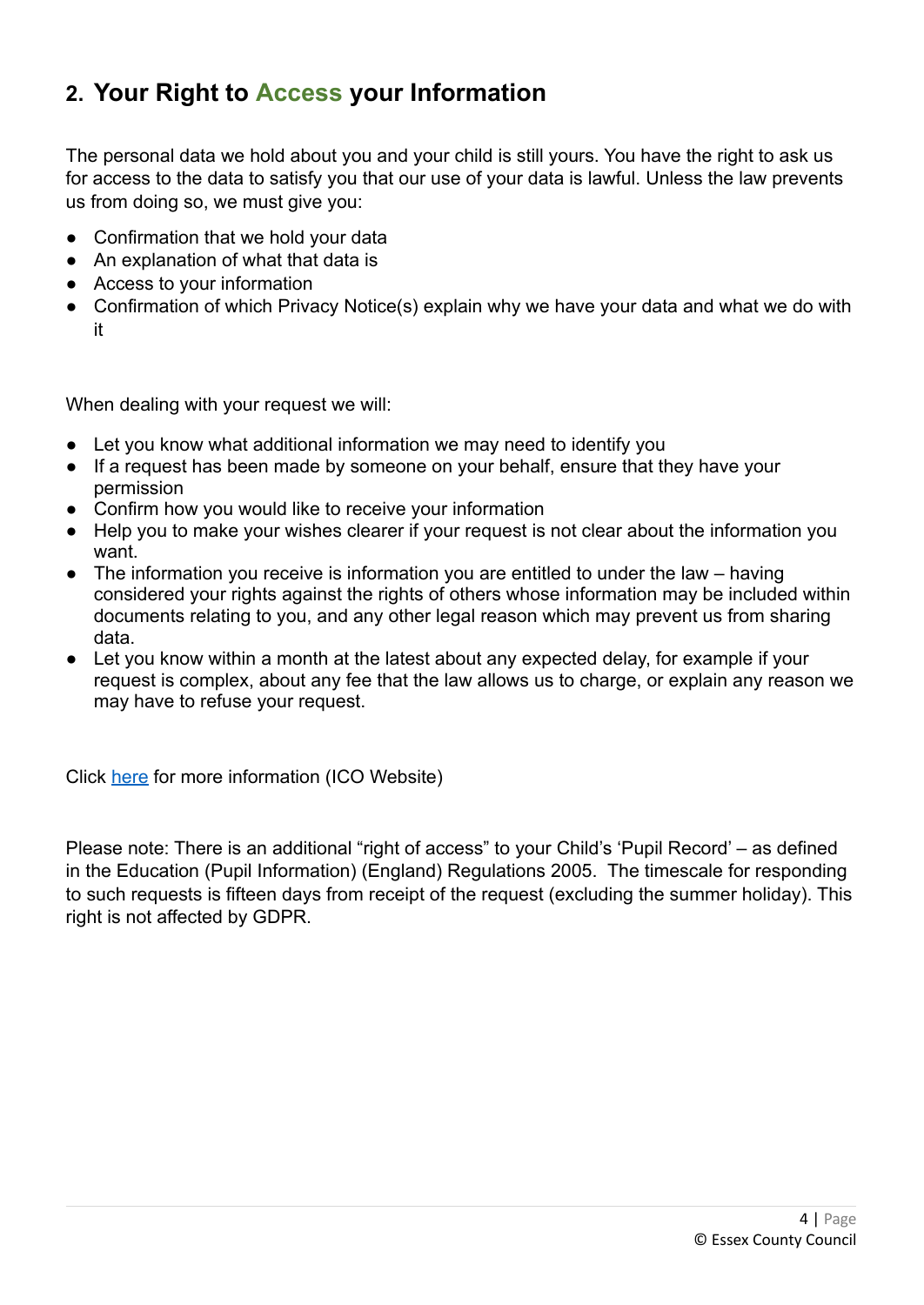# **3. Your Right to have your Data 'Rectified'**

The school has a legal responsibility to make sure the data we hold about you and your child is accurate and complete. Where we are made aware that we may hold inaccurate or misleading data about you we must 'rectify' it (change it).

Where you may have moved to a new address, changed contact details or even changed a surname; these are simple changes to make. However, there may be more complex cases where you disagree with an opinion we have recorded about your child's progress for example, and you may decide to ask us to change this. In some cases the law allows us to refuse to make changes to the personal data we hold and the professional opinion of a qualified teacher is an example where we may decline to fulfil a change request.

Any request to change your personal data will be fairly considered and if where having reviewed a contentious record we feel it is inaccurate then we will make changes.

If we do refuse to make changes we will always:

- Explain to you in writing the reasons why we are refusing your request
- Consider adding a statement of your opinion to the record to reflect that there has been a challenge to our professional judgement.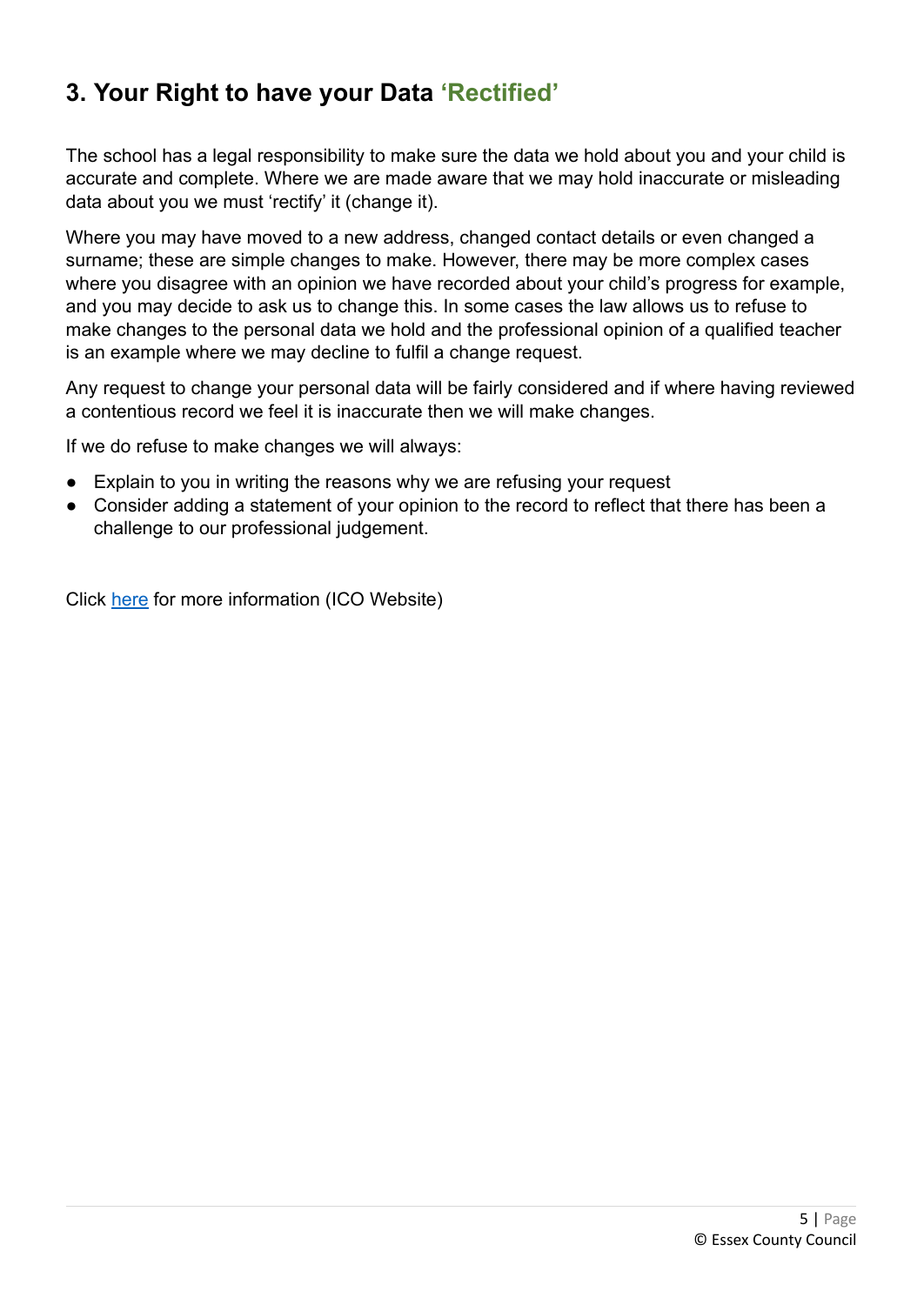# **4. Your Right to be Forgotten**

Right to erasure ('right to be forgotten')

The right to Erasure, known as the right to be forgotten, is where you can ask us to consider deleting information that we hold about you or your child.

We will already have explained to you through our Privacy Notices how long we intend to hold your personal data before we delete it, however you still have the right to challenge us to delete your data at any time.

You can expect your request for deleting your personal data to be successful if:

- It is no longer 'necessary' for us to keep the data for the purpose stated on the relevant Privacy Notice
- We're holding and using the data based only on your consent, and you have decided to withdraw this consent
- We're holding and using the data for our '[legitimate](https://ico.org.uk/for-organisations/guide-to-the-general-data-protection-regulation-gdpr/lawful-basis-for-processing/legitimate-interests/) interests'. You may decide to object to this, and we can't give a reason for keeping it that outweighs your decision.
- We're holding and using the data to allow us to market goods and services to you and you ask us to stop.
- We have been holding and using your data unlawfully
- Deleting is required by law
- We're using data about your child to support a chargeable online service

The law has a number of reasons why we are allowed to refuse erasure requests, those that are most likely to apply to schools are where we're holding or using your data:

- To comply with a legal requirement
- Where we are doing something in the public interest or acting within our role as a school
- To keep a historical record of the school's activity for future generations
- Where we need it because it supports a legal case

When we agree to delete information about you, we will have procedures in place to let other organisations who we've shared your data with know, for example if we have contractors working on our behalf. Our decision to delete your data means that they should delete it also.

When we agree to delete information following your request, or routinely as part of our records management procedures, we will make sure that the data in whatever format is destroyed securely and cannot be reused, or it will be permanently changed so that it can no longer identify you or your child.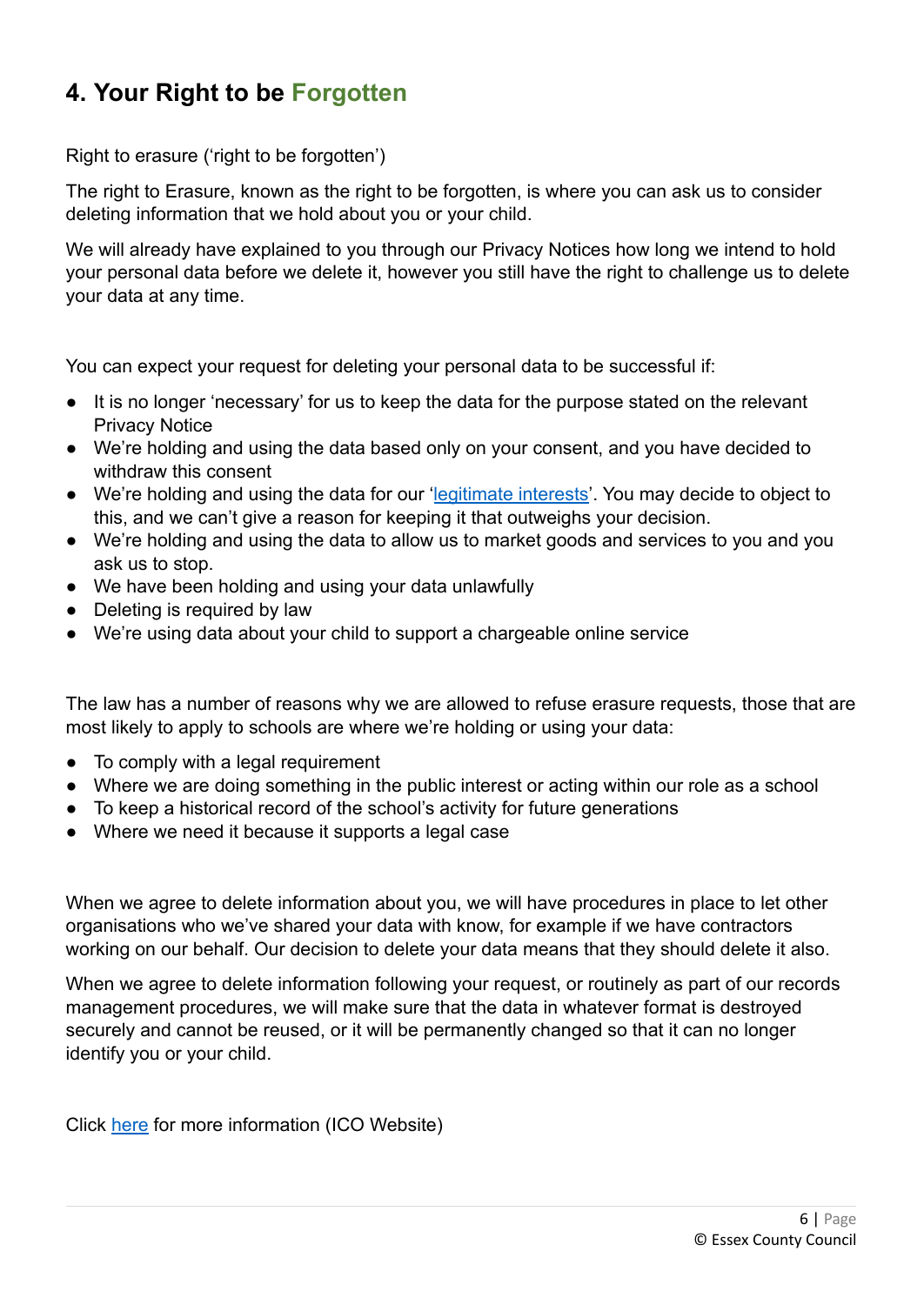## **5. Your Right to Restrict the Processing of your Data**

Should you have concerns about an aspect of what we do with your personal data, such as who we share it with or how we manage it, you have the right to ask us to stop doing it; so that we are still allowed to hold it, but we are 'restricted' in the ways we can use your data.

Aside from storing your data, we can only continue to use it when it is under a restriction if:

- We have your consent
- It is to be used for a legal claim or case
- It is needed to support someone else's rights
- We believe the use is in the public interest.

When use of data is restricted, this may mean we consider doing the following:

- Removing your data from one database or system and storing it in another in order to separate it from data which is still in use
- 'Lock' or 'Protect' a record containing your data to prevent staff from accessing and using it.
- Taking published data down from a website.
- Labelling the data to ensure that users are aware of the restriction

You can expect your request for restricting the use of your personal data to be successful if:

- You want our use of your data to stop whilst its accuracy is being reviewed
- The data had been used unlawfully and you opt for a restriction rather than request us to delete (erase) your data
- We don't believe it is necessary for us to keep your data any longer, but you wish us to keep it for a potential legal case
- You have raised an 'objection' and we need time to consider whether your rights outweigh our potential claim that we have a legitimate need to keep using your data

As with other rights, the law allows us to refuse a request in certain circumstances. In this case we can refuse (or charge a reasonable fee) if we believe the request is unfounded or excessive. In such cases we will contact you and explain our decision, and let you know how to complain.

When we decide to lift any restriction on the use of your data, we must let you know about this in advance. We must let you know how this affects any related requests under your rights to 'rectify' and to 'object', and also let you know how to complain.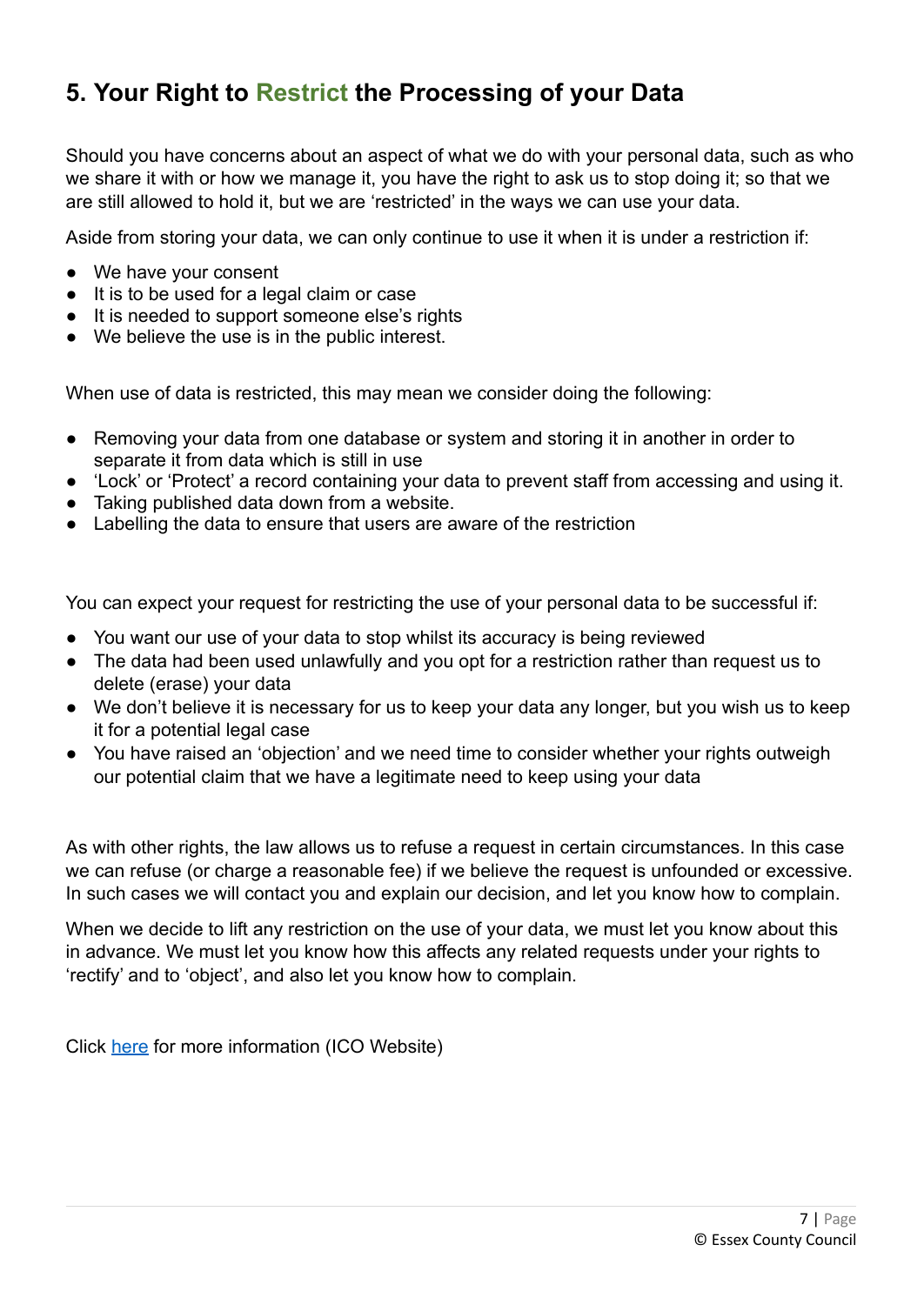# **6. Your Right to Data Portability**

The right to Data Portability gives you the means of asking an organisation to give your personal data to another organisation on your behalf, or back to you for you to give to another organisation – making your data 'portable', i.e. easily usable by another supplier of services to you.

The law allows this right to apply in a very narrow set of circumstances which make it highly unlikely that it would apply to any data held by the school, but in brief the right applies when data you have provided:

- Is being held and used by us under your consent or supporting a contract, AND
- The use of the data is being carried by an automated process (i.e. staff are not involved in physically doing something with the data).

If this right did apply to your data, we would need to provide it in a format that was commonly in use, allowing the majority of software products to read and use the data in an automated way.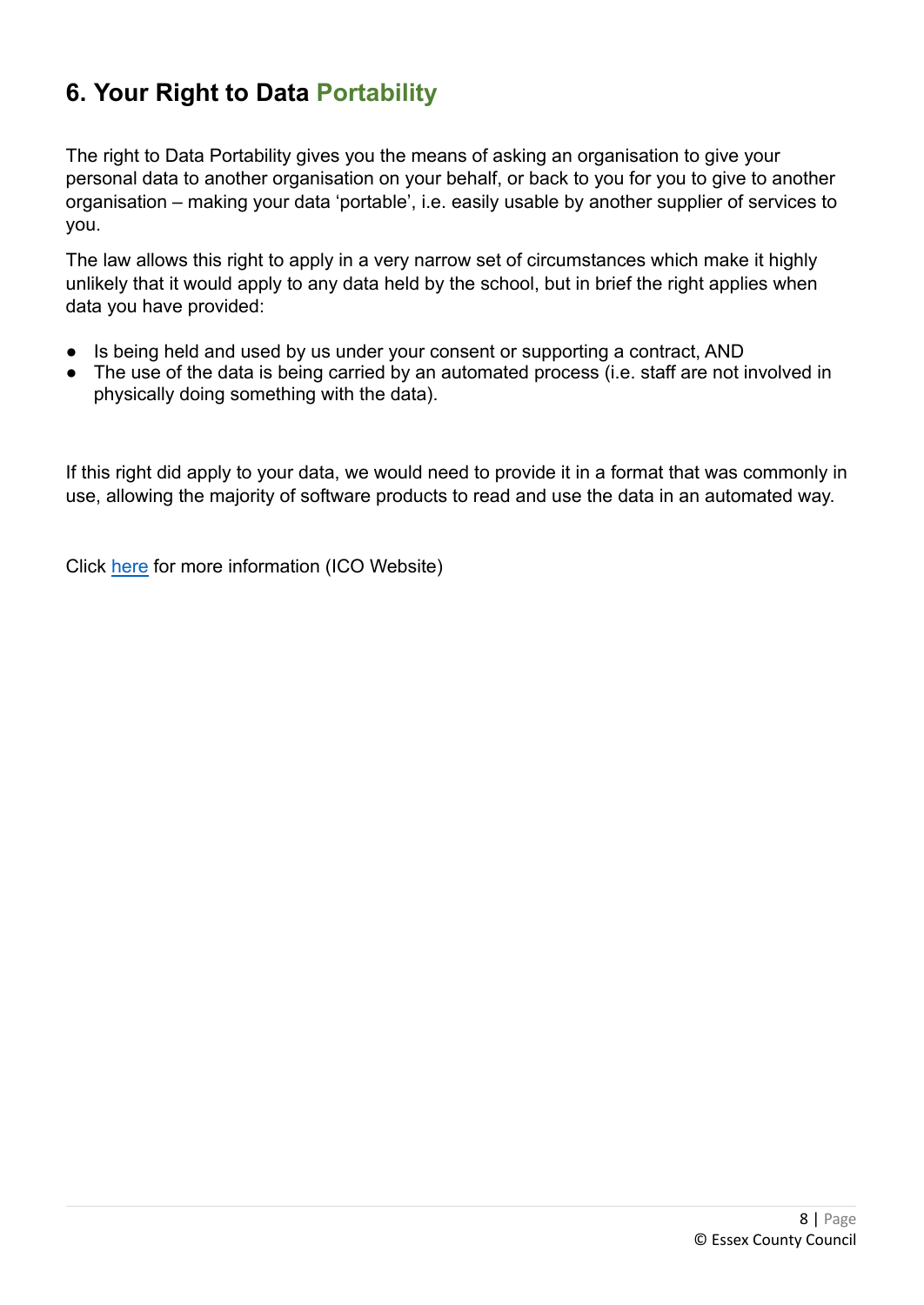# **7. Your Right to Object to Data Processing**

The law provides you with the right to 'object' to us holding and using your personal data but only in certain circumstances. Our Privacy Notices will let you know the 'legal condition' we are relying on to hold and use your data and they will also explain when you have the right to 'object'. If we are relying on one of the following, then the right is available to you:

- Legitimate interests, or
- Performance of a task in the public interest/ exercising our official authority (including profiling), or
- Scientific or Historical research and statistics

In order to exercise your right you must have an objection which is specific to your particular situation. You can't therefore object to our general practices, you must be able to argue that there is something we are doing with your personal data that impacts you specifically.

If this does apply, then we must stop doing what is causing you concern unless we can do one of the following:

- Show you that there are legitimate grounds for our actions and that these outweigh your rights
- Show that our actions with your personal data are necessary to support evidence for a legal case or claim

If we hold your data for direct marketing purposes then we must stop doing so when we receive your objection. We would have no grounds to challenge your decision.